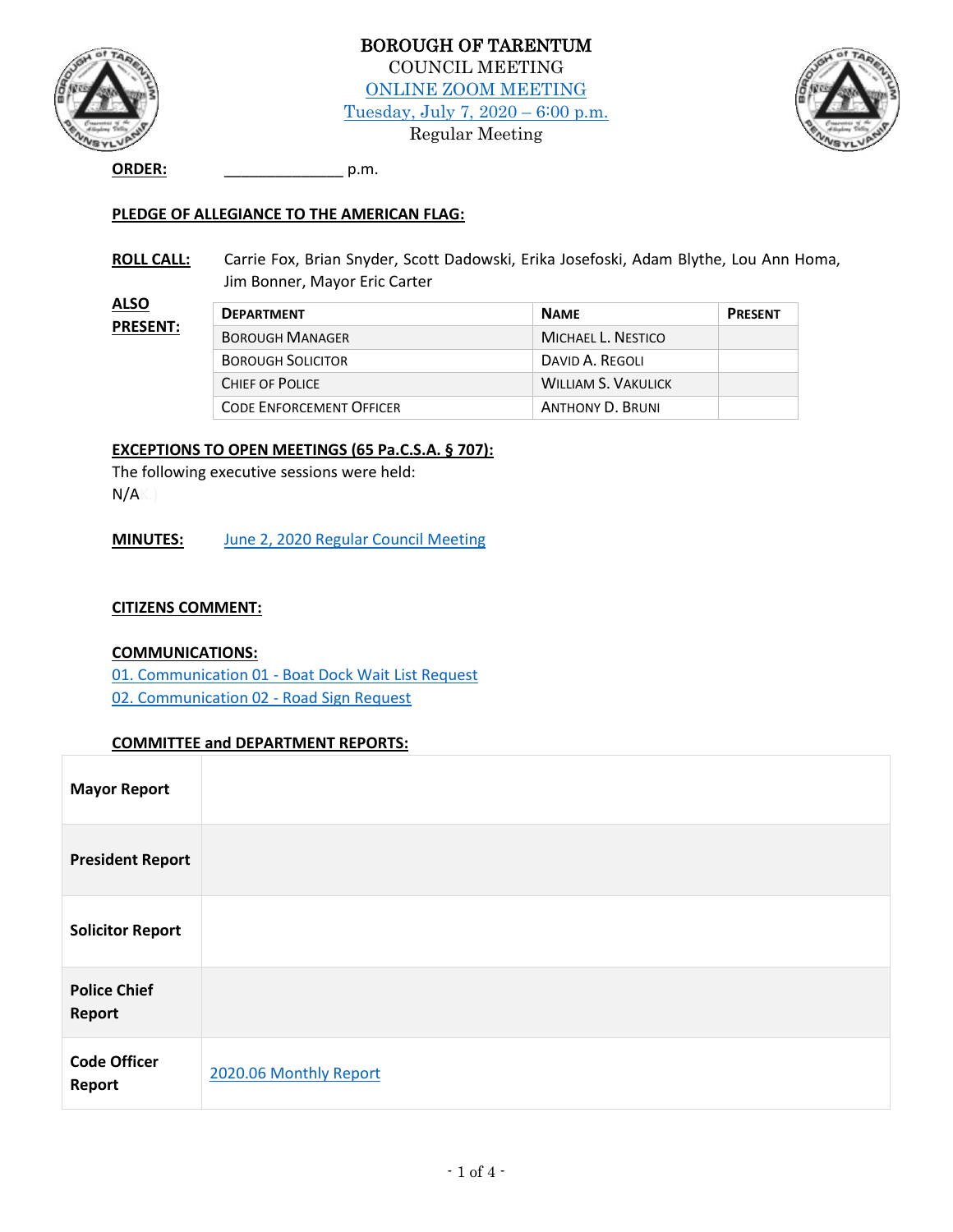

# BOROUGH OF TARENTUM COUNCIL MEETING [ONLINE ZOOM MEETING](https://us02web.zoom.us/j/85423966845) [Tuesday, July 7, 2020](http://tarentumboro.com/resources/meetings/2020-07-07-regular-council-meeting) – 6:00 p.m. Regular Meeting



## **Manager Report Upcoming Events:**

July 14, 2020 – 5:00 PM – Diabetes Seminar in the Park July 16, 2020 – 7:00 PM – Concert in the Park (Daniels & McClain) July 21, 2020 – 5:00 PM – Diabetes Seminar in the Park July 28, 2020 – 5:00 PM – Diabetes Seminar in the Park July 28, 2020 – 6:00 PM – Recreation Board Meeting July 30, 2020 – 7:00 PM – Concert in the Park (Jim Felix as Elivis) August 4, 2020 – 6:00 PM – Regular Council Meeting

2020.06 - [Legislative Locator](http://tarentumboro.com/wp-content/uploads/2020/07/2020.06-Legislative-Locator.pdf) 2020.06 - [PELRAS Update](http://tarentumboro.com/wp-content/uploads/2020/07/2020.06-PELRAS-Update.pdf) 2020.07 - [Engineer Report](http://tarentumboro.com/wp-content/uploads/2020/07/2020.07-Engineer-Report.pdf)

Details of "C" Field reconstruction to relocate fencing and remove dugouts, concrete walkways and the backstop.

### **New Business:**

- ❖ Motion to pay the Borough bills for the month of June, 2020.
- ❖ Motion to approve RFP #2020-01 to conduct asbestos testing at the following properties:

| 121 Conroy  | 242 W 8th        | 318 W 7th      |
|-------------|------------------|----------------|
| 212 Bridge  | 243 W 7th        | 330 Heuser     |
| 215 Bridge  | 300 W 6th        | 510 E 2nd      |
| 919 Porter  | <b>1102 East</b> | 510 E 2nd Rear |
| 1212 Locust | 1300 Bakerstown  | 1308 Locust    |

- ❖ Motion to appoint Cindy Homburg to the Planning Commission, said term to expire December 31, 2022.
- ❖ Motion to approve Curb Cut [Application 20-01](http://tarentumboro.com/wp-content/uploads/2020/07/Curb-Cut-Application-20-01.pdf) at 201 Allegheny Street.
- ❖ Motion to place Terry Kuhns on the Tarentum Borough boat dock waiting list at position #17, subject to payment of the wait list fee.
- ❖ Motion to hire part-time officer Jordan Schrecengost as a full-time police officer, effective August 1, 2020.
- ❖ Motion to hire part-time officer Jeremy Belusar as a full-time police officer, effective August 1, 2020.
- ❖ Motion to adopt policy manual Chapter 2 [Employment: Section 12](http://tarentumboro.com/wp-content/uploads/2020/07/Chapter-2-Employment-Section-12-Hiring-Process-Draft.pdf)  Hiring Process.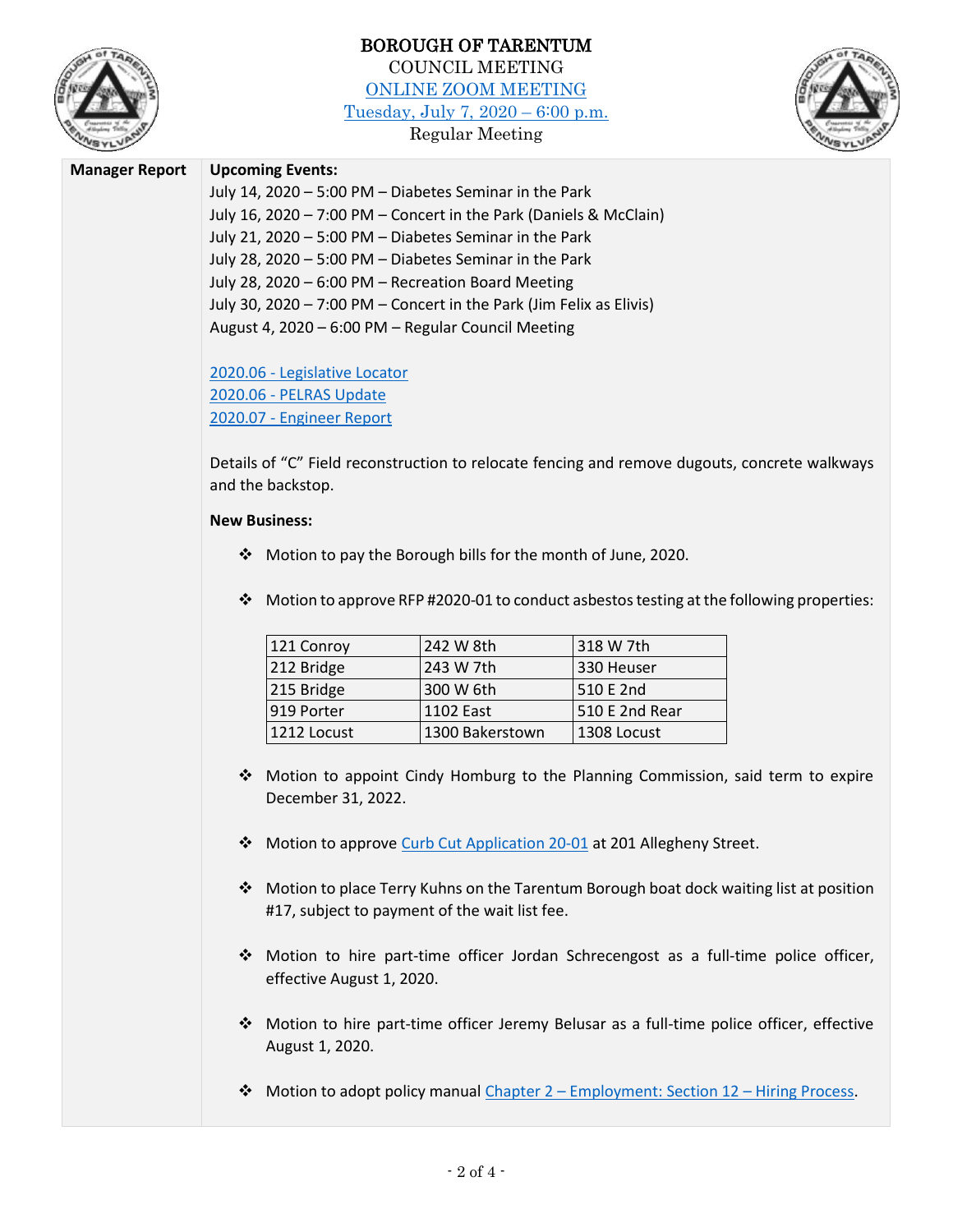|                                          | <b>BOROUGH OF TARENTUM</b><br><b>COUNCIL MEETING</b><br><b>ONLINE ZOOM MEETING</b><br>Tuesday, July 7, 2020 - 6:00 p.m.<br><b>Regular Meeting</b>                                                                                                                                                                   |               |
|------------------------------------------|---------------------------------------------------------------------------------------------------------------------------------------------------------------------------------------------------------------------------------------------------------------------------------------------------------------------|---------------|
|                                          | ❖ Motion to advertise Ordinance #20-02:<br>ORDINANCE OF THE BOROUGH OF TARENTUM, COUNTY OF<br>ALLEGHENY, COMMONWEALTH OF PENNSYLVANIA, ESTABLISHING A<br>PENALTY FOR EXCESSIVE POLICE, FIRST RESPONSE AND PUBLIC<br>SAFETY CALLS WITHIN A 30 DAY TIME FRAME TO THE SAME LOCATION.<br>(Revision of Ordinance #06-02) |               |
| <b>Public Works</b>                      | Monthly Report                                                                                                                                                                                                                                                                                                      | Ms. Homa      |
| <b>Utilities</b>                         | Water - 2020.06 - Water Plant Report<br>Motion to adopt Resolution #20-05:<br>❖<br>RESOLUTION OF THE BOROUGH OF TARENTUM, COUNTY<br>OF ALLEGHENY, COMMONWEALTH OF PENNSYLVANIA TO<br>REPEAL RESOLUTION #20-03 AND REINSTATING THE<br>TERMINATION PROCEDURE FOR UTILITY SERVICE IN<br>TARENTUM BOROUGH.              | Mr. Bonner    |
| <b>AVNCOG</b>                            |                                                                                                                                                                                                                                                                                                                     | Ms. Fox       |
| Comprehensive<br>Plan                    |                                                                                                                                                                                                                                                                                                                     | Ms. Homa      |
| <b>Finance &amp;</b><br>Admin.           | 2020.06 - Budget Report<br>2020.06 - Check Register<br>2020.06 - YTD Revenue/Expenditure Report<br>2020.05 - Real Estate Transfer Tax Report                                                                                                                                                                        | Mr. Blythe    |
| Parks/<br>Recreation/<br>Library         |                                                                                                                                                                                                                                                                                                                     | Ms. Fox       |
| <b>Special Events/</b><br><b>Tourism</b> |                                                                                                                                                                                                                                                                                                                     | Mr. Snyder    |
| Redev./<br><b>Revitalization</b>         |                                                                                                                                                                                                                                                                                                                     | Ms. Josefoski |
| <b>Property/Health</b><br>/Zoning        |                                                                                                                                                                                                                                                                                                                     | Ms. Josefoski |